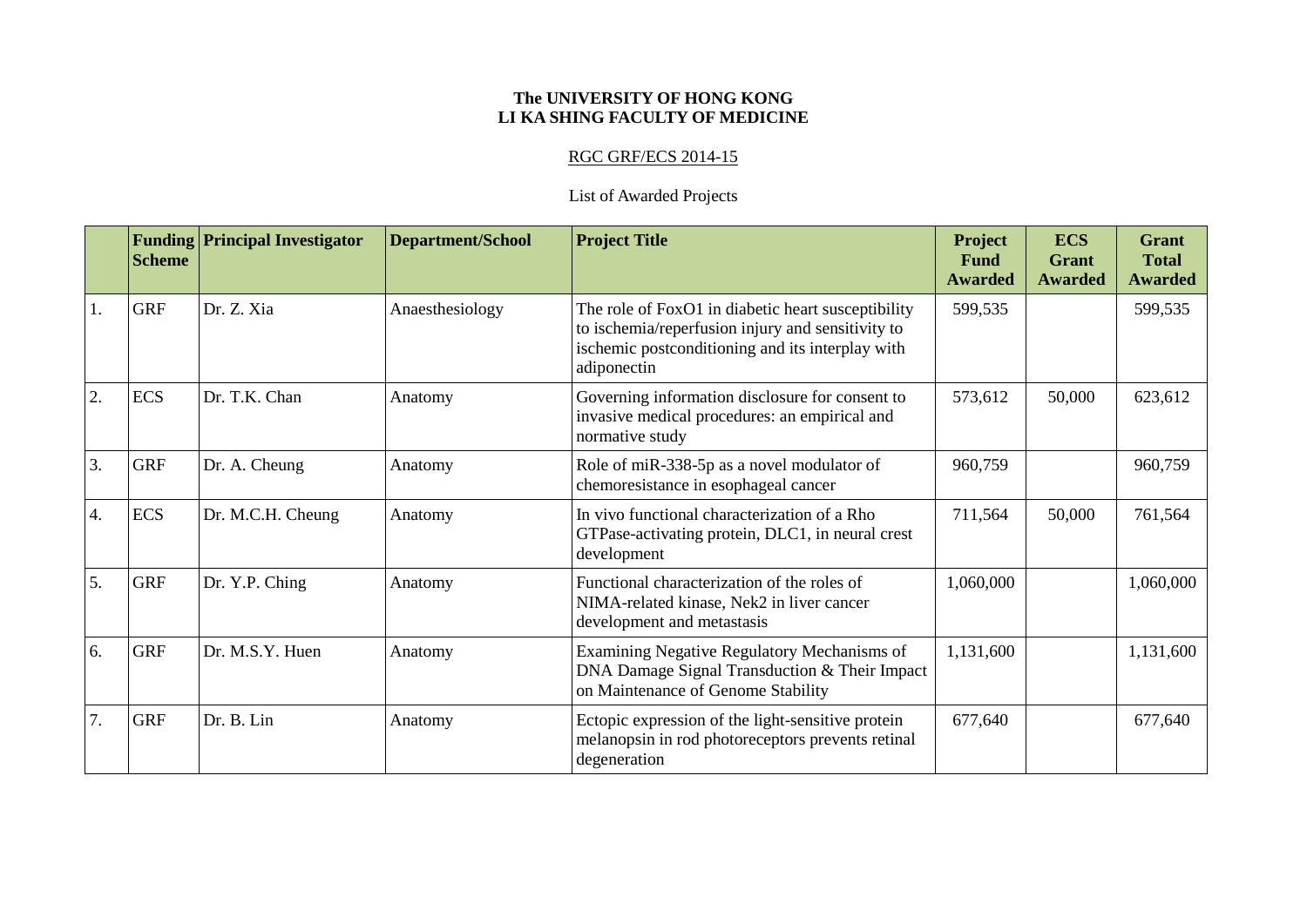| 8.  | <b>ECS</b> | Dr. S.K.Y. Ma          | Anatomy      | Regulatory role of microRNA-1246 and<br>Wnt/?catenin pathway interaction in CD133+ liver<br>cancer stem cells-driven hepatocellular carcinoma | 744,800   | 50,000 | 794,800   |
|-----|------------|------------------------|--------------|-----------------------------------------------------------------------------------------------------------------------------------------------|-----------|--------|-----------|
| 9.  | <b>GRF</b> | Professor G.S.W. Tsao  | Anatomy      | Regulation of invadopodia formation by the<br>EBV-encoded LMP1 in nasopharyngeal epithelial<br>cells                                          | 1,209,600 |        | 1,209,600 |
| 10. | <b>GRF</b> | Professor W. Wu        | Anatomy      | Bridge the gap in nerve tissue injury to promote<br>axonal regeneration with fabrication of a bioactive<br>nanofibrous conduit                | 637,005   |        | 637,005   |
| 11. | <b>GRF</b> | Professor D. Chan      | Biochemistry | Mechanisms of energy management in<br>hypertrophic chondrocyte adaptation to ER Stress                                                        | 958,840   |        | 958,840   |
| 12. | <b>GRF</b> | Dr. K.M.J. Chan        | Biochemistry | Functional analysis of the role of Mcm3 in<br>epigenetic gene silencing                                                                       | 946,800   |        | 946,800   |
| 13. | <b>GRF</b> | Professor K.S.E. Cheah | Biochemistry | Mechanisms controlling determination of sensory<br>versus non-sensory fate in inner ear development                                           | 1,326,546 |        | 1,326,546 |
| 14. | <b>GRF</b> | Professor D.Y. Jin     | Biochemistry | Identification and characterization of human cyclic<br>dinucleotide phosphodiesterases that hydrolyze<br>cGAMP second messenger               | 938,025   |        | 938,025   |
| 15. | <b>GRF</b> | Dr. C. Qian            | Biochemistry | Structural and Mechanistic Studies of Human<br>SLX4 Complex in Interstrand Crosslink Repair                                                   | 933,289   |        | 933,289   |
| 16. | <b>GRF</b> | Professor M.H. Sham    | Biochemistry | The roles of Suppressor of fused (Sufu) in the<br>maintenance of mammalian neural progenitor<br>cells                                         | 1,066,520 |        | 1,066,520 |
| 17. | <b>GRF</b> | Dr. J.A. Tanner        | Biochemistry | DNA origami interfaced with aptamer-mediated<br>molecular recognition for integrated modular<br>diagnostics                                   | 1,026,750 |        | 1,026,750 |
| 18. | <b>GRF</b> | Dr. J.J. Wang          | Biochemistry | A novel computational framework to identify<br>transcription factor-DNA interaction for cancer<br>genomics                                    | 1,282,684 |        | 1,282,684 |
| 19. | <b>GRF</b> | Dr. Y.M.E. Wong        | Biochemistry | Genetic analyses of Cdo and Boc function in inner<br>ear development                                                                          | 914,000   |        | 914,000   |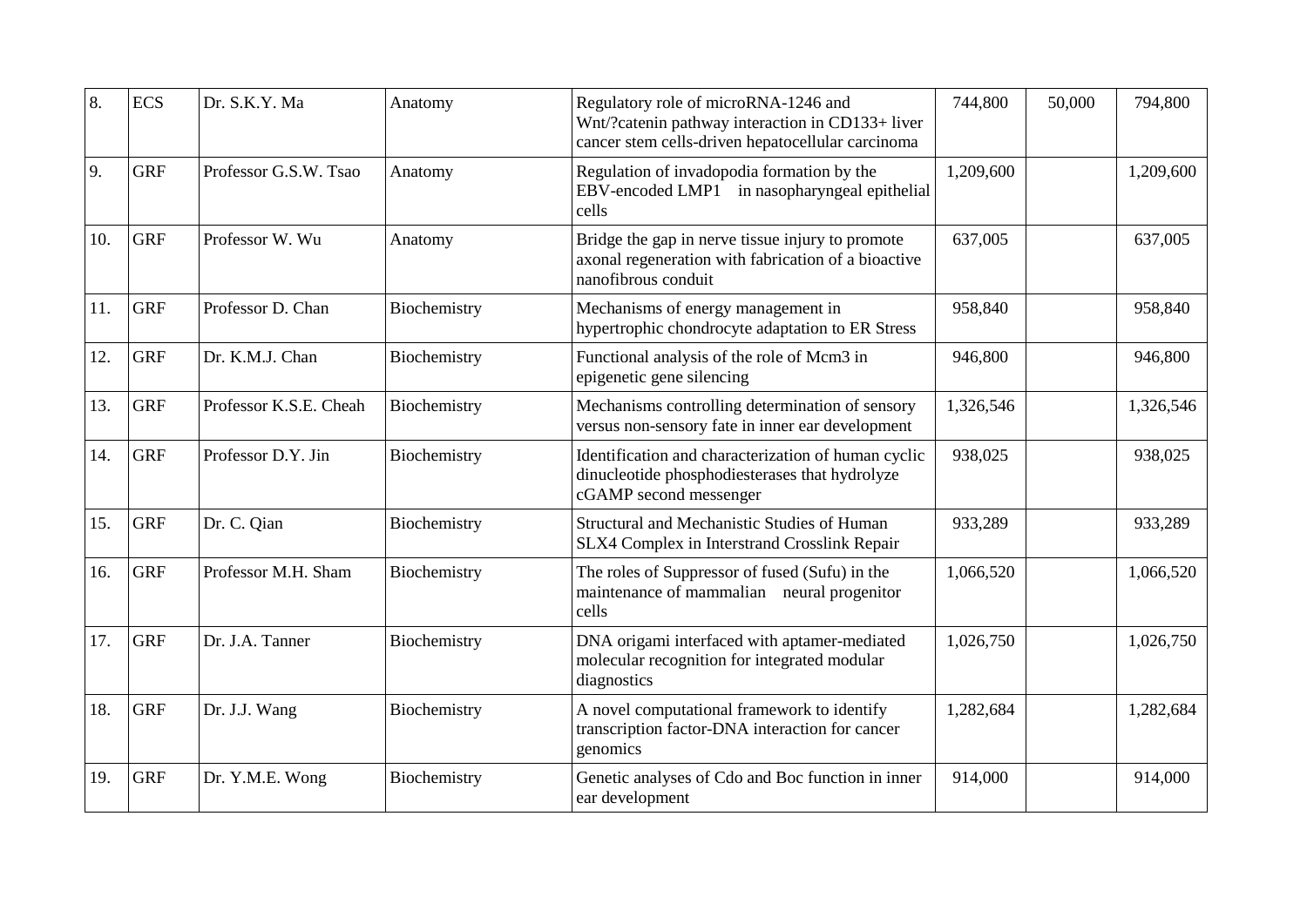| 20. | <b>GRF</b> | Dr. K.M. Yao           | Biochemistry                       | Elucidating the nuclear function of EPS8/EPS8L2:<br>Crosstalk with FOXM1 and regulation of cancer<br>cell proliferation and migration/invasion                                                                         | 904,952   | 904,952   |
|-----|------------|------------------------|------------------------------------|------------------------------------------------------------------------------------------------------------------------------------------------------------------------------------------------------------------------|-----------|-----------|
| 21. | <b>GRF</b> | Professor J. Shen      | <b>Chinese Medicine</b>            | Exploring Caveolin-1 as a Novel Molecular Target<br>for Hampering T lymphocytes Infiltration through<br><b>Blood Brain Barrier and Attenuating Disease</b><br>Progress in Experimental Autoimmune<br>Encephalomyelitis | 658,179   | 658,179   |
| 22. | <b>GRF</b> | Dr. H.L. Lung          | <b>Clinical Oncology</b>           | The functional role(s) of $SAA1$ polymorphisms in<br>integrin-focal adhesion kinase-mediated cell<br>adhesion and tumor metastasis                                                                                     | 788,541   | 788,541   |
| 23. | <b>GRF</b> | Professor M.L. Lung    | <b>Clinical Oncology</b>           | Secretory NID2, a basement membrane protein<br>facilitating cell adhesion, migration, and metastasis<br>in human cancers                                                                                               | 1,122,210 | 1,122,210 |
| 24. | <b>GRF</b> | Dr. S.K. Hui           | Diagnostic Radiology               | Stroke assessment using diffusional kurtosis<br>imaging                                                                                                                                                                | 471,706   | 471,706   |
| 25. | <b>GRF</b> | Professor K.R. Boheler | Li Ka Shing Faculty of<br>Medicine | Mechanistic Study of Vascular Ehlers-Danlos<br>Syndrome using Induced Pluripotent Stem Cells<br>derived from Humans with COL3A1 Mutations                                                                              | 1,022,494 | 1,022,494 |
| 26. | <b>GRF</b> | Professor D.T.M. Chan  | Medicine                           | The role of Ku70 and Ku80 in the pathogenesis of<br>lupus nephritis                                                                                                                                                    | 787,581   | 787,581   |
| 27. | <b>GRF</b> | Dr. K.Y. Cheng         | Medicine                           | The MDM2-p53 pathway as a novel regulator of<br>glucose-stimulated insulin secretion in pancreatic<br>beta cells                                                                                                       | 716,548   | 716,548   |
| 28. | <b>GRF</b> | Dr. C.L. Cheung        | Medicine                           | Genetics and genomics of anti-thyroid drug<br>induced agranulocytosis                                                                                                                                                  | 905,558   | 905,558   |
| 29. | <b>GRF</b> | Dr. I.F.N. Hung        | Medicine                           | A double blind randomized controlled trial of<br>intradermal hepatitis B vaccination with topical<br>in dialyzed patients with chronic renal<br>imiquimod<br>failure                                                   | 551,319   | 551,319   |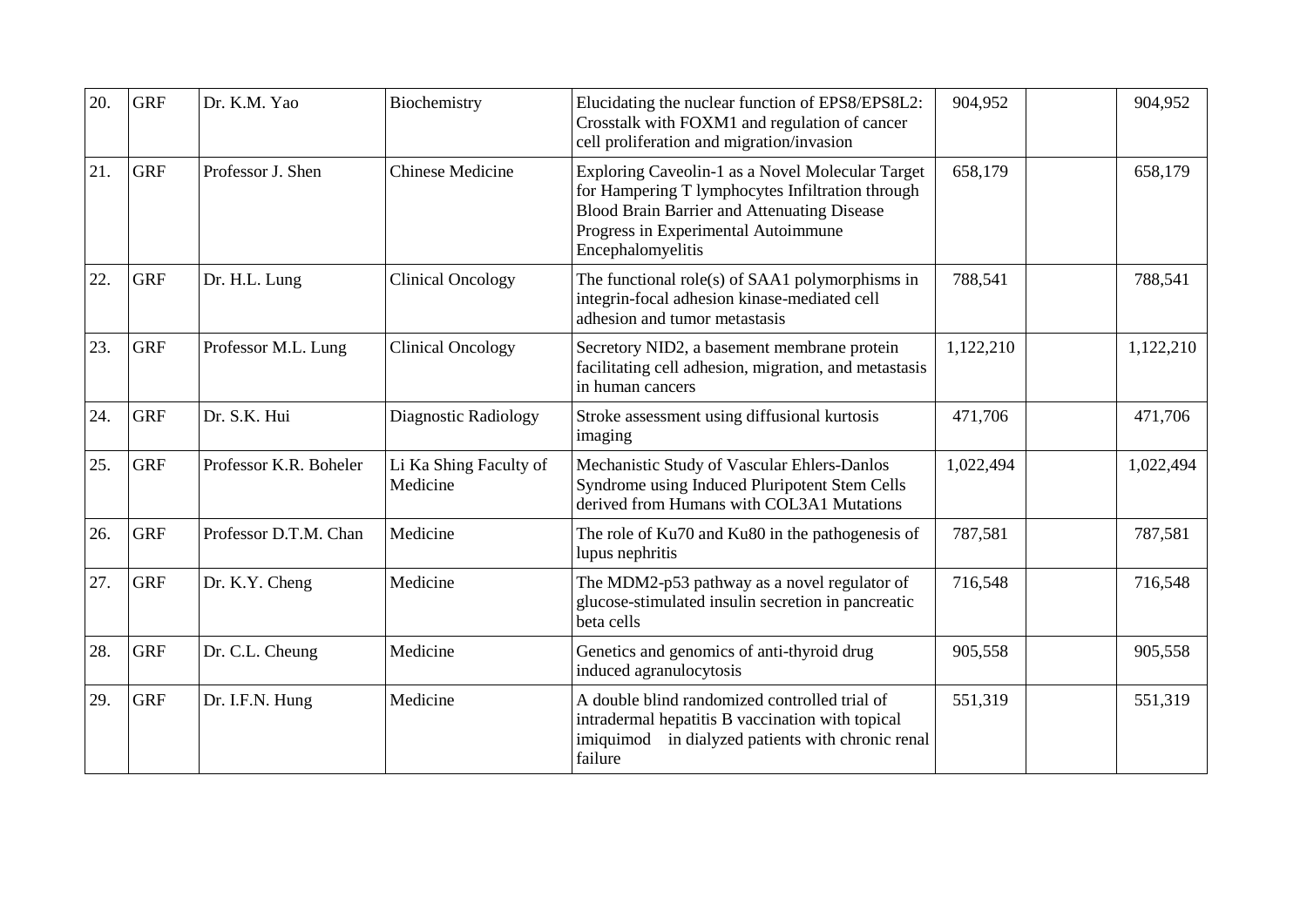| 30. | <b>GRF</b> | Dr. G.H. Singh     | Medicine                      | Mechanisms of leukaemic transformation from<br>myelodysplastic syndromes (MDS) failing<br>treatment with demethylating agents.                                                      | 835,546   | 835,546   |
|-----|------------|--------------------|-------------------------------|-------------------------------------------------------------------------------------------------------------------------------------------------------------------------------------|-----------|-----------|
| 31. | <b>GRF</b> | Professor H.F. Tse | Medicine                      | Lower Thoracic Spinal Cord Stimulation for<br>Treatment of Heart Failure with Preserved Ejection<br>Fraction: Insight from a Porcine Model of<br><b>Hypertensive Cardiomyopathy</b> | 865,890   | 865,890   |
| 32. | <b>GRF</b> | Professor A. Xu    | Medicine                      | Interplay between Adiponectin and<br>Alternatively-activated Macrophages in<br>Cold-induced Remodeling and Adaptive<br>Thermogenesis of White Adipose Tissues                       | 957,794   | 957,794   |
| 33. | <b>GRF</b> | Dr. T.C.C. Yau     | Medicine                      | Randomized Phase II Trial of Sorafenib,<br>Capecitabine and Oxaliplatin (SECOX) versus<br>Single Agent Sorafenib in Patients with Advanced<br>Hepatocellular Carcinoma              | 626,806   | 626,806   |
| 34. | <b>GRF</b> | Dr. S.S.Y. Yung    | Medicine                      | Fibronectin fragments and isoforms in the<br>pathogenesis of tubulo-interstitial damage in lupus<br>nephritis                                                                       | 874,592   | 874,592   |
| 35. | <b>GRF</b> | Dr. H. Chen        | Microbiology                  | Adaptive strategies of the H7N9 virus PB2<br>polymerase for replication in humans                                                                                                   | 700,617   | 700,617   |
| 36. | <b>GRF</b> | Professor Z. Chen  | Microbiology                  | Role of a newly identified PD-1 isoform in<br>modulating immune responses                                                                                                           | 1,144,050 | 1,144,050 |
| 37. | <b>GRF</b> | Dr. L. Liu         | Microbiology                  | Defining the role of monocyte-derived dendritic<br>cells in potentiating durable and protective T-cell<br>immunity by a newly identified PD-1 isoform                               | 1,054,962 | 1,054,962 |
| 38. | <b>GRF</b> | Dr. W. Deng        | Nursing                       | A novel function of IL-6/IL-6R?signaling<br>activation in nasopharyngeal epithelial cells:<br>facilitation of cellular immortalization                                              | 998,490   | 998,490   |
| 39. | <b>GRF</b> | Dr. K.K.L. Chan    | Obstetrics and<br>Gynaecology | Role of pyruvate dehydrogenase kinase 1 (PDK1)<br>in tumorigenesis and metastasis of ovarian cancer                                                                                 | 567,202   | 567,202   |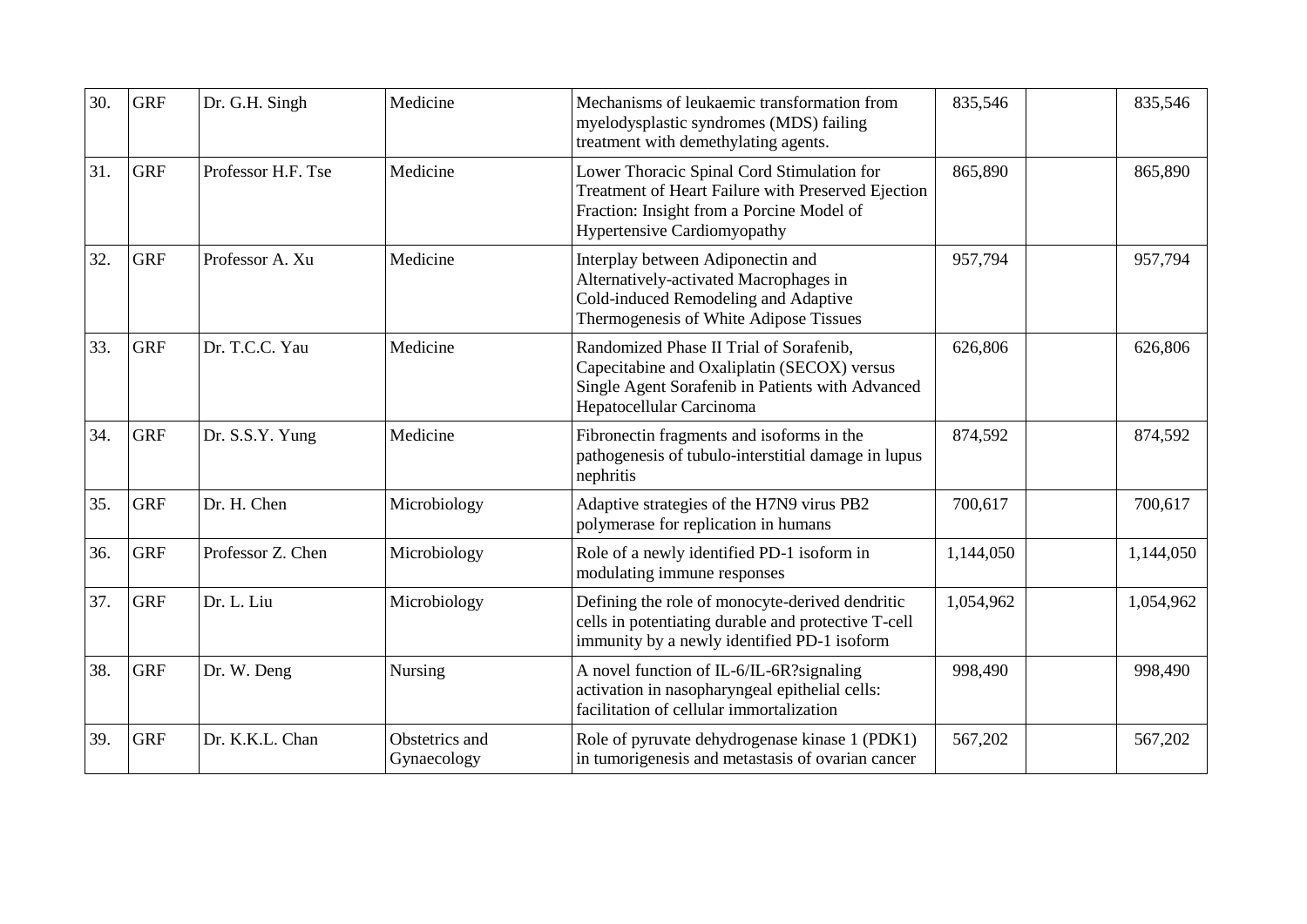| 40. | <b>GRF</b> | Dr. C.N. Chiu         | Obstetrics and<br>Gynaecology                 | The role of galectin-3 in spermatozoa-zona<br>pellucida binding and its association with<br>fertilization in vitro                                                              | 1,133,440 | 1,133,440 |
|-----|------------|-----------------------|-----------------------------------------------|---------------------------------------------------------------------------------------------------------------------------------------------------------------------------------|-----------|-----------|
| 41. | <b>GRF</b> | Dr. C.K.F. Lee        | Obstetrics and<br>Gynaecology                 | Human embryonic stem cell-derived trophoblastic<br>cells for the development of a novel implantation<br>model                                                                   | 1,198,800 | 1,198,800 |
| 42. | <b>GRF</b> | Dr. R.H.W. Li         | Obstetrics and<br>Gynaecology                 | Role of adrenomedullin and inflammatory<br>mediators in pathogenesis of tubal ectopic<br>pregnancy                                                                              | 645,264   | 645,264   |
| 43. | <b>GRF</b> | Professor H.Y.S. Ngan | Obstetrics and<br>Gynaecology                 | Functional characterization of $CD71(+)$ population<br>and the roles of HPV-E6 protein in cervical cancer                                                                       | 671,552   | 671,552   |
| 44. | <b>GRF</b> | Dr. Y.H.I. Wong       | Ophthalmology                                 | An Optical Coherence Tomography study to<br>investigate a novel parameter for visual correlation<br>and progress prediction in patients with diabetic<br>macula oedema          | 512,143   | 512,143   |
| 45. | <b>GRF</b> | Professor P.K.Y. Chiu | Orthopaedics and<br>Traumatology              | Is Endothelin-1 Signaling A Therapeutic Target to<br>Rescue Osteoarthritis? An Experimental Study                                                                               | 647,475   | 647,475   |
| 46. | <b>GRF</b> | Professor W.W. Lu     | Orthopaedics and<br>Traumatology              | The Use of Novel UCST Polymers to Develop an<br>Anti-leakage Bone Cement Injection System for<br>the Treatment and Prevention of Elderly<br><b>Osteoporotic Fractures</b>       | 692,521   | 692,521   |
| 47. | <b>GRF</b> | Dr. D. Samartzis      | Orthopaedics and<br>Traumatology              | Modic Changes of the Lumbar Spine                                                                                                                                               | 970,875   | 970,875   |
| 48. | <b>GRF</b> | Dr. S.Y. Chan         | Paediatrics and<br><b>Adolescent Medicine</b> | Role of TSPYL2 in epigenetic control of gene<br>expression                                                                                                                      | 618,829   | 618,829   |
| 49. | <b>GRF</b> | Dr. S.S.S. Chiu       | Paediatrics and<br><b>Adolescent Medicine</b> | A prospective longitudinal study to correlate<br>maternal antibodies against influenza A and B with<br>influenza infection and hospitalization in the first 6<br>months of life | 1,150,225 | 1,150,225 |
| 50. | <b>GRF</b> | Dr. P.P.W. Lee        | Paediatrics and<br><b>Adolescent Medicine</b> | The role of NLRP3 inflammasome in the induction<br>of protective Th1 and Th17 immune response<br>towards Penicillium marneffei                                                  | 973,024   | 973,024   |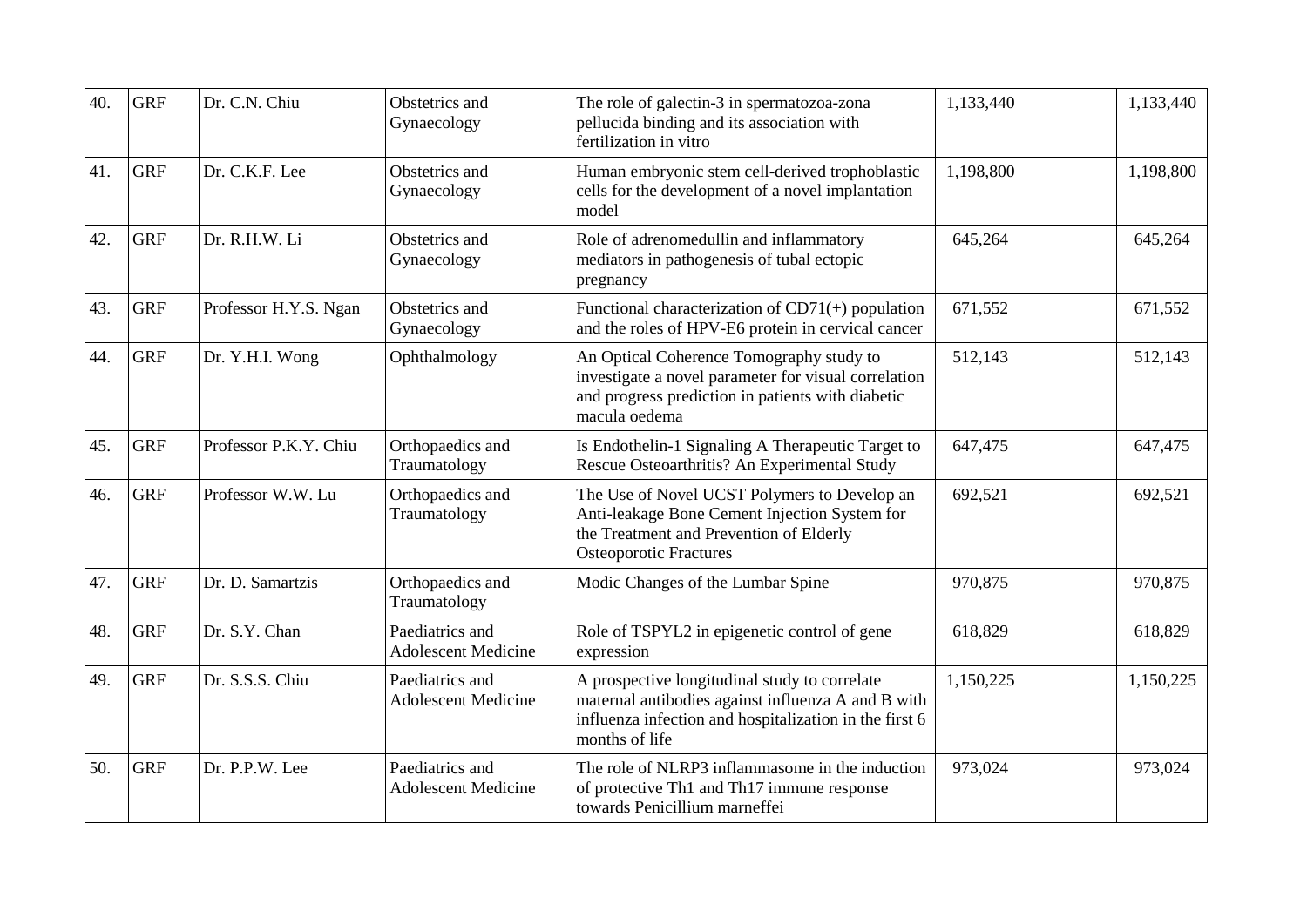| 51. | <b>GRF</b> | Dr. W. Tu           | Paediatrics and<br><b>Adolescent Medicine</b> | Human gammadelta-T cell-mediated virus-specific<br>immune regulation during influenza virus<br>infection                                                                                                               | 701,839   | 701,839   |
|-----|------------|---------------------|-----------------------------------------------|------------------------------------------------------------------------------------------------------------------------------------------------------------------------------------------------------------------------|-----------|-----------|
| 52. | <b>GRF</b> | Dr. W. Yang         | Paediatrics and<br><b>Adolescent Medicine</b> | Meta-Analysis of three GWAS datasets from Hong<br>Kong, Anhui China and UK followed by<br>replication in independent cohorts in Asia and UK<br>for identification of novel susceptibility genes<br>associated with SLE | 1,098,000 | 1,098,000 |
| 53. | <b>GRF</b> | Dr. K.W. Lee        | Pathology                                     | The clinical relevance and role of cancer-associated<br>fibroblast-derived HGF in the regulation of liver<br>tumor-initiating cells                                                                                    | 1,392,000 | 1,392,000 |
| 54. | <b>GRF</b> | Professor L. Lu     | Pathology                                     | The role of B1 cells in the development of<br>autoimmune arthritis                                                                                                                                                     | 736,354   | 736,354   |
| 55. | <b>GRF</b> | Professor I.O.L. Ng | Pathology                                     | Delineation of the role of RPS6KA3, which<br>encodes p90 ribosomal S6 kinase 2 (RPS6KA3),<br>and their natural mutants in liver cancer                                                                                 | 618,408   | 618,408   |
| 56. | <b>GRF</b> | Dr. C.C.L. Wong     | Pathology                                     | Clinical relevance and roles of hypoxia-induced<br>NADH dehydrogenase (ubiquinone) 1 alpha<br>subcomplex, 4-like 2 (NDUFA4L2) in hepatocellar<br>carcinoma progression                                                 | 701,470   | 701,470   |
| 57. | <b>GRF</b> | Dr. M.P. Wong       | Pathology                                     | The role and mechanisms of tumor initiating cells<br>regulation by nuclear factor of activated T-cells<br>(NFAT) pathway in non-small cell lung cancer                                                                 | 881,856   | 881,856   |
| 58. | <b>GRF</b> | Dr. J.W.P. Yam      | Pathology                                     | Functional role and clinical significance of<br>galectin-1 in liver cancer                                                                                                                                             | 725,406   | 725,406   |
| 59. | <b>GRF</b> | Dr. E.W. Chan       | Pharmacology and<br>Pharmacy                  | Pharmacoepidemiology of oral anticoagulation<br>agents a comparison of dabigatran etexilate,<br>warfarin and dual-antiplatelet therapy in patients<br>with atrial fibrillation.                                        | 213,938   | 213,938   |
| 60. | <b>GRF</b> | Dr. J.K.W. Lam      | Pharmacology and<br>Pharmacy                  | Development of a highly effective, pH responsive<br>peptide, siRNA delivery system to the respiratory<br>tract to combat influenza virus infections                                                                    | 1,240,976 | 1,240,976 |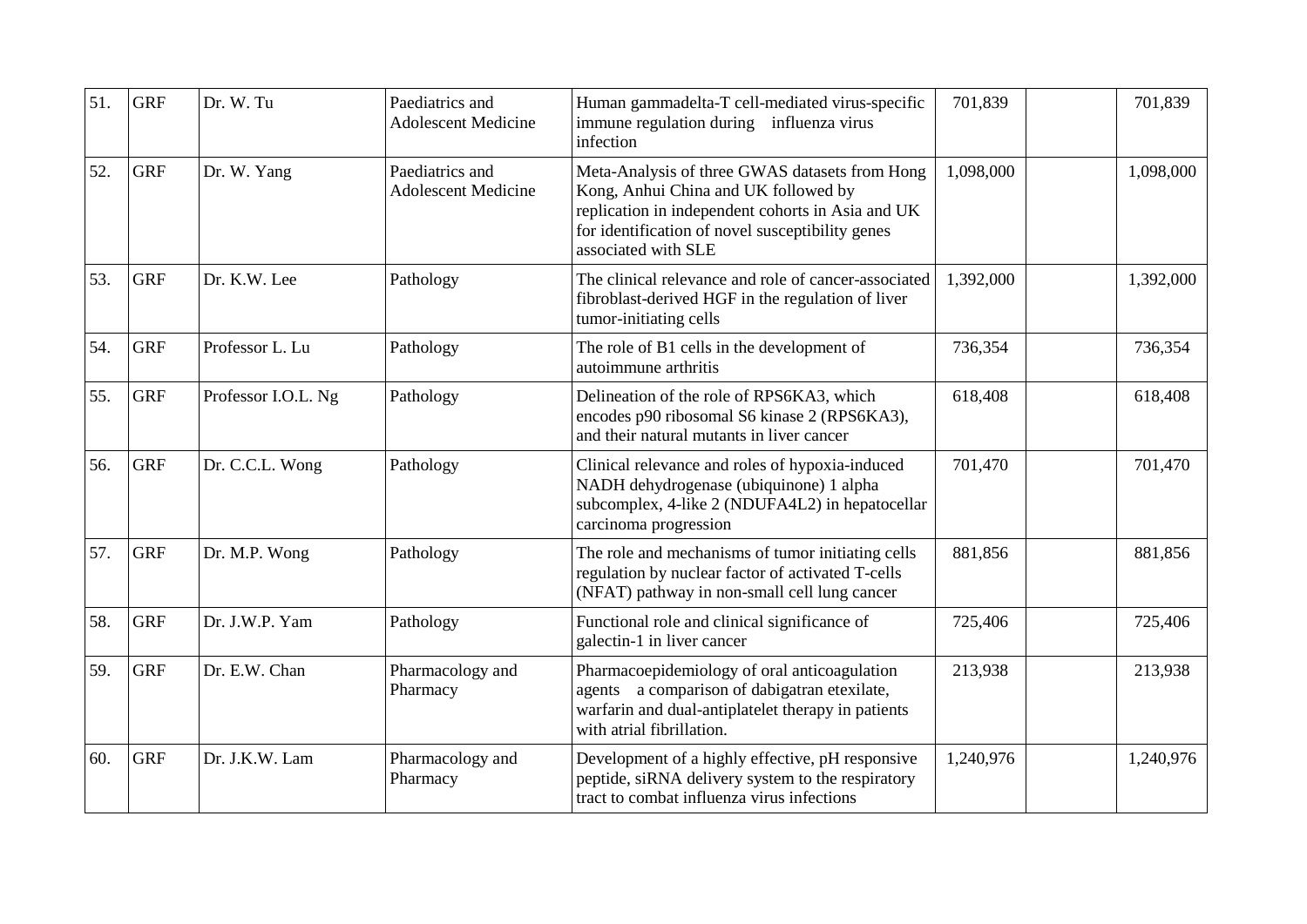| 61. | <b>GRF</b> | Dr. S.W.S. Leung  | Pharmacology and<br>Pharmacy | Vasoconstrictor signals in hypoxia: role of soluble<br>guanylyl cyclase                                                                                            | 1,171,188 |        | 1,171,188 |
|-----|------------|-------------------|------------------------------|--------------------------------------------------------------------------------------------------------------------------------------------------------------------|-----------|--------|-----------|
| 62. | <b>GRF</b> | Dr. W.Y.V. Lui    | Pharmacology and<br>Pharmacy | MAPK1 Genomic Alterations as Predictor of<br>Treatment Response and Driver for Tumor Growth<br>in Head and Neck Cancer                                             | 661,203   |        | 661,203   |
| 63. | <b>ECS</b> | Dr. E.H.C. Tang   | Pharmacology and<br>Pharmacy | Enhancement of the fat-burning capacity of white<br>and brown adipose tissue by activation of<br>prostaglandin E receptor subtype 4                                | 1,004,128 | 50,000 | 1,054,128 |
| 64. | <b>GRF</b> | Dr. Y. Wang       | Pharmacology and<br>Pharmacy | Molecular dissection of the pathogenic<br>adipose-vascular signaling axis associated with<br>obesity - focusing on polyamination and<br>deamidation of lipocalin-2 | 1,731,763 |        | 1,731,763 |
| 65. | <b>GRF</b> | Dr. K.H. Cheung   | Physiology                   | Electrophysiological Characterization of the<br>Two-Pore Channel 2                                                                                                 | 924,761   |        | 924,761   |
| 66. | <b>GRF</b> | Professor R.A. Li | Physiology                   | Ontogenic combinatorial conditioning of 3D<br>human pluripotent stem cell ventricular models for<br>facilitated maturation                                         | 764,100   |        | 764,100   |
| 67. | <b>GRF</b> | Dr. J. Yue        | Physiology                   | Applying a Novel cADPR Photoaffinity Labelling<br>Analogue to Dissect the Cyclic ADP-Ribose<br>(cADPR)-Ca2+ Signaling in Mammalian Cells                           | 667,381   |        | 667,381   |
| 68. | <b>GRF</b> | Dr. K.O. Lai      | Physiology                   | Investigating the functional role of a novel synaptic<br>protein TBC1D24 in activity-dependent spine<br>morphogenesis.                                             | 1,115,044 |        | 1,115,044 |
| 69. | <b>GRF</b> | Dr. W.W.T. Lam    | <b>Public Health</b>         | The role of cognitive bias in relation to persistent<br>distress among women diagnosed with breast<br>cancer                                                       | 382,360   |        | 382,360   |
| 70. | <b>ECS</b> | Dr. E.H.Y. Lau    | <b>Public Health</b>         | Transmission dynamics of hand, foot and mouth<br>disease in children and its implications for<br>school-based control strategies                                   | 461,373   | 50,000 | 511,373   |
| 71. | <b>GRF</b> | Dr. M.Y. Lee      | <b>Public Health</b>         | Determining the ligand and function of TLR10: a<br>novel innate immune sensor in viral infection                                                                   | 632,266   |        | 632,266   |
| 72. | <b>GRF</b> | Dr. S. Sanyal     | Public Health                | Host factors involved in dengue infection                                                                                                                          | 644,557   |        | 644,557   |